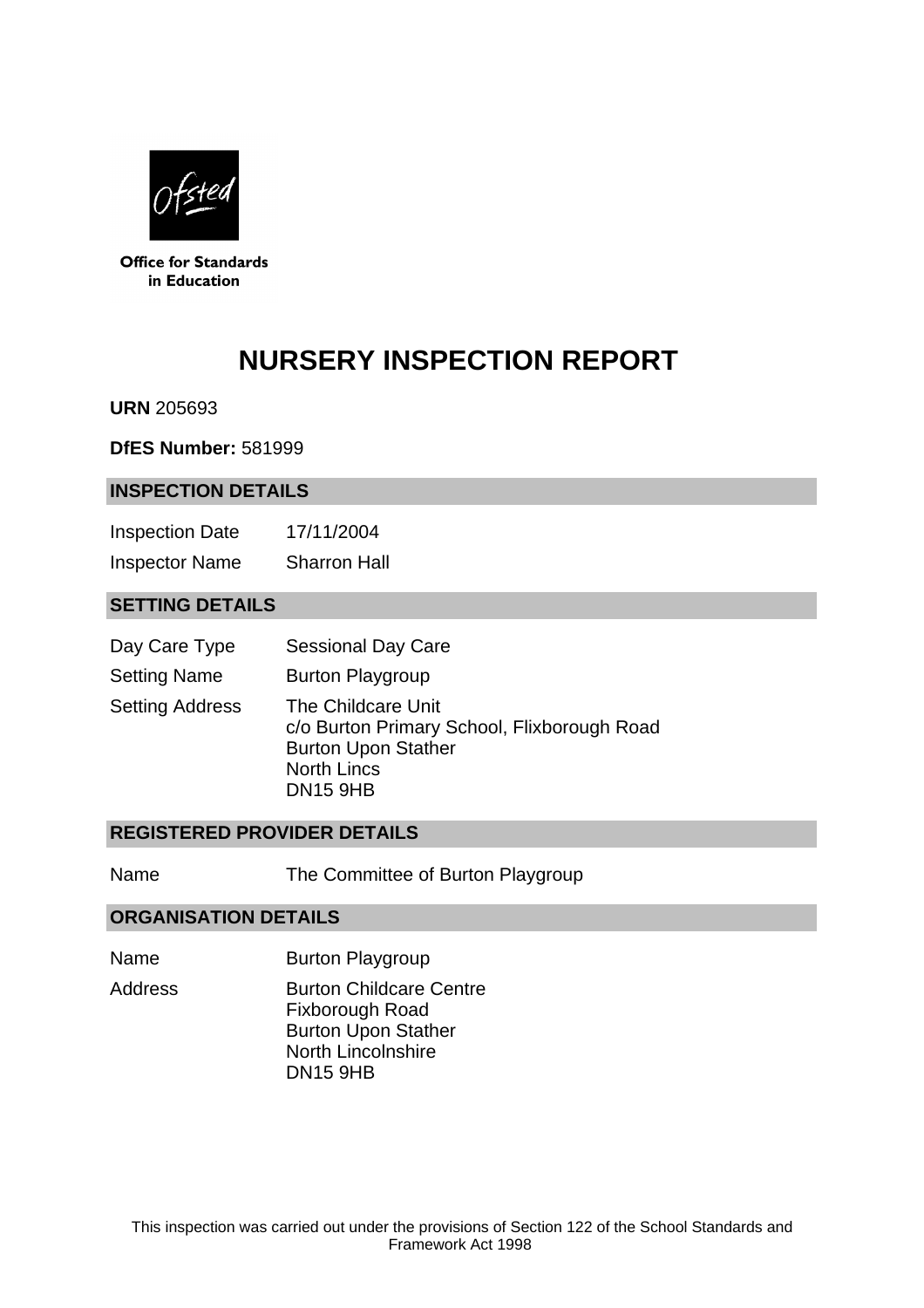## **ABOUT THE INSPECTION**

The purpose of this inspection is to assure government, parents and the public that the nursery education for funded three and four year old children is of an acceptable quality. Inspection of nursery education also identifies strengths and weaknesses so that providers can improve the quality of educational provision and help children to achieve the early learning goals (elgs) by the end of the Foundation Stage. This inspection report must be made available to all parents.

If the setting has been inspected previously, an action plan will have been drawn up to tackle issues identified. This inspection, therefore, must also assess what progress has been made in the implementation of this plan.

#### **Information about the setting**

Burton Bears Playgroup operate from a purpose built double porta cabin building situated in the grounds of Burton upon Stather Primary School. The building is also used by the Burton Stather Out of School Club.

There is a large main playroom with a wet area, a quiet room, a toilet area that includes two toddler cubicles with low doors, and a male and female adult toilet. Kitchen facilities are also provided.

A ramp provides access to two separate, enclosed play areas, one grassed and one hard surfaced.

The group operate five days a week, with morning sessions for the three and four year olds and afternoon sessions for the children under three. The group are in receipt of education funding for 19 three year olds and three four year olds, two of whom have speech and language difficulties.

There are no children attending who have English as an additional language.

The group is registered to take 24 children.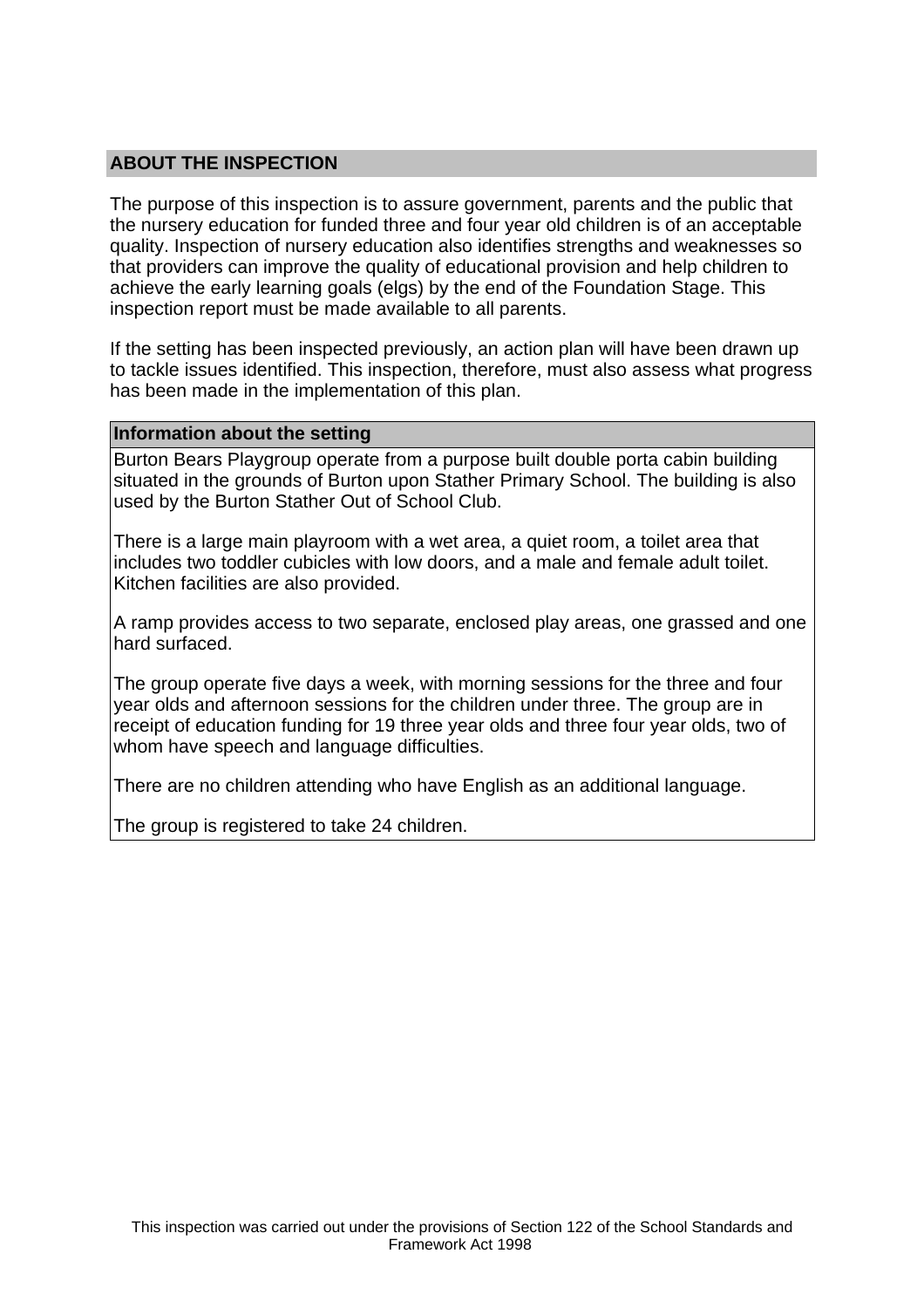# **INSPECTION OF THE NURSERY EDUCATION PROVISION FOR FUNDED THREE AND FOUR YEAR OLDS.**

## **How effective is the nursery education?**

Burton Bears Playgroup provides generally good nursery education for children.

They offer a warm, friendly atmosphere where children are well settled and supported. Children respond well to a wide and varied range of stimulating activities, are eager to learn and make good progress towards the early learning goals.

The quality of teaching is generally good. Staff are enthusiastic, work well as a team and provide a stimulating program of activities to engage the children and develop their learning skills. However some opportunities are missed for the more able children to write for a purpose and some pre cut activities do not promote children's cutting skills

Relationships are generally good, both with children and parents. Staff have high expectations of children and behaviour is good overall, they respond to the positive praise and encouragement which is ongoing, staff are good role models.

The staff team are successful because of their level of commitment within the group, all are prepared to commit to ongoing training in order to further enhance their service. They welcome guidance and support from outside agencies and use positive feedback and self evaluation to determine their own individual training needs.

Relationships with parents and carers is good, information sharing is positive and the staff ensure that parents are kept updated about their child's progress and the plans for the group, both daily, within the group setting, through a variety of mediums, e.g., daily contact, the notice board, newsletter, key worker and children's records, open evenings etc.

#### **What is being done well?**

- Children are encouraged to be confident, enthusiastic and enjoy learning through play.
- A range of activities are available where children can focus on their own health and safety and the safety and awareness of others without being too restricted.
- Through good relationships with staff and each other, children are learning to respect and care for themselves and the world around them, they are eager to participate, take turns and share and care for each other.
- Staff respond well to the children's individual needs and are eager to provide appropriate stimulation and flexibility to allow children to develop individual skills.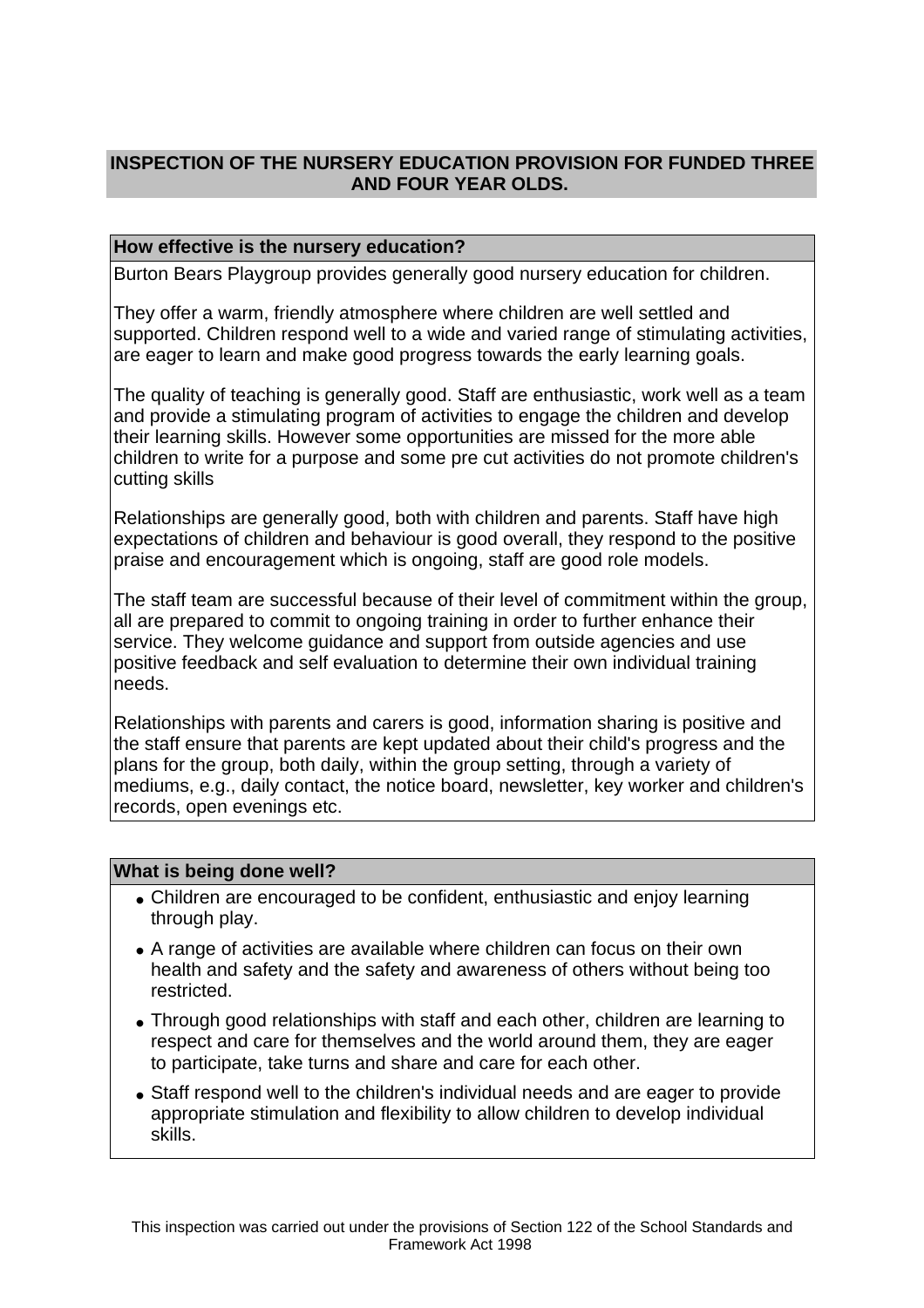#### **What needs to be improved?**

- opportunities for more able children to practise writing for a purpose.
- ensure more able children can access a range of one handed tools to refine skills or develop new techniques.
- provide more opportunities for more able children to carry out simple experiments and find out how things work by using everyday technology and programmable resources.

#### **What has improved since the last inspection?**

Good progress has been made since the last inspection, staff have encouraged better concentration skills at story time, within the larger group. Children are more confident at airing their views and are actively involved in asking questions and participating as part of the group.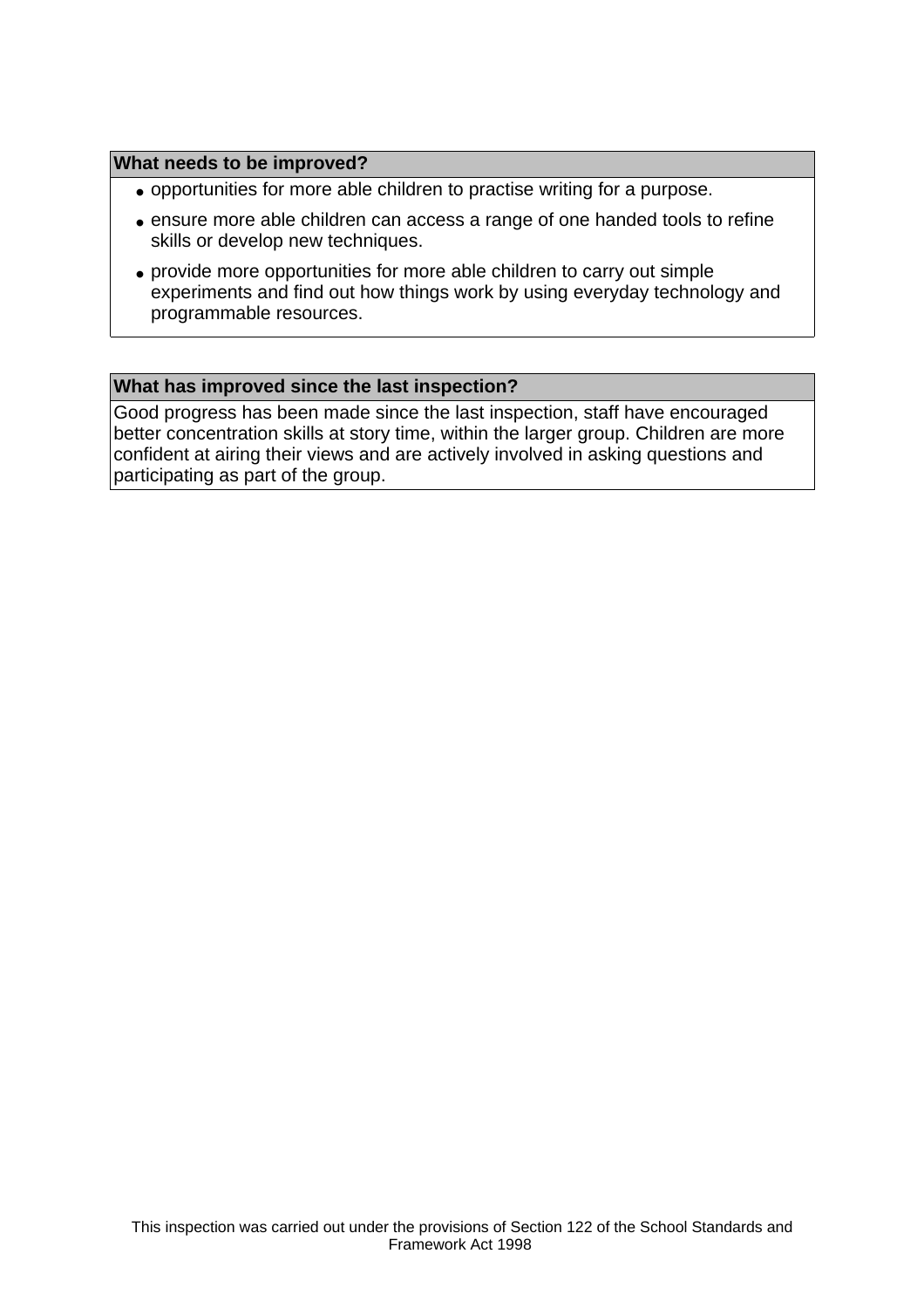# **SUMMARY OF JUDGEMENTS**

## **PERSONAL, SOCIAL AND EMOTIONAL DEVELOPMENT**

Judgement: Very Good

Children are happy and confident within the group, well motivated to independently access the varied play opportunities on offer. Relationships are very good, children approach adults confidently and are able to express themselves freely. They are sensitive of each other and of the world around them. Behaviour within the group is generally good and children respond very well to the positive praise and encouragement from the staff, who are good role models.

# **COMMUNICATION, LANGUAGE AND LITERACY**

Judgement: Generally Good

Children can talk confidently, develop language skills and contribute with interest. they respond to questions and discuss with each other and staff about everyday occurrences. They are able to listen when necessary and recognise familiar letters and sounds. Children use some practical opportunities to recognise, develop, and practise their writing skills, however these opportunities could be extended for more able children.

# **MATHEMATICAL DEVELOPMENT**

Judgement: Very Good

Children use simple addition and subtraction in everyday activities, they count cups at snack time and decide if more or less are needed. They are able to use a range of activities to consolidate their learning using shape, size and numbers and often use sequencing materials/games, as well as ongoing rhymes and singing experiences.

# **KNOWLEDGE AND UNDERSTANDING OF THE WORLD**

Judgement: | Generally Good

Children have opportunities to explore their own environment, they respond enthusiastically to visitors and visits to local places of interest. They can recall and relate to displays and photographic evidence of their playgroup experiences, families and likes and dislikes. They use a range of toys and resources to make models and find out how things work, however they are limited in the use of everyday technology and programmable resources.

# **PHYSICAL DEVELOPMENT**

Judgement: | Generally Good

Children show good spatial awareness, they are able to negotiate obstacles and be aware of others during their play. They use large and small tools well generally and are able to handle pencils, and other tools with increasing control, however opportunities to refine cutting skills and scissor control are sometimes missed. They use a variety of large and small equipment everyday as part of the normal routine.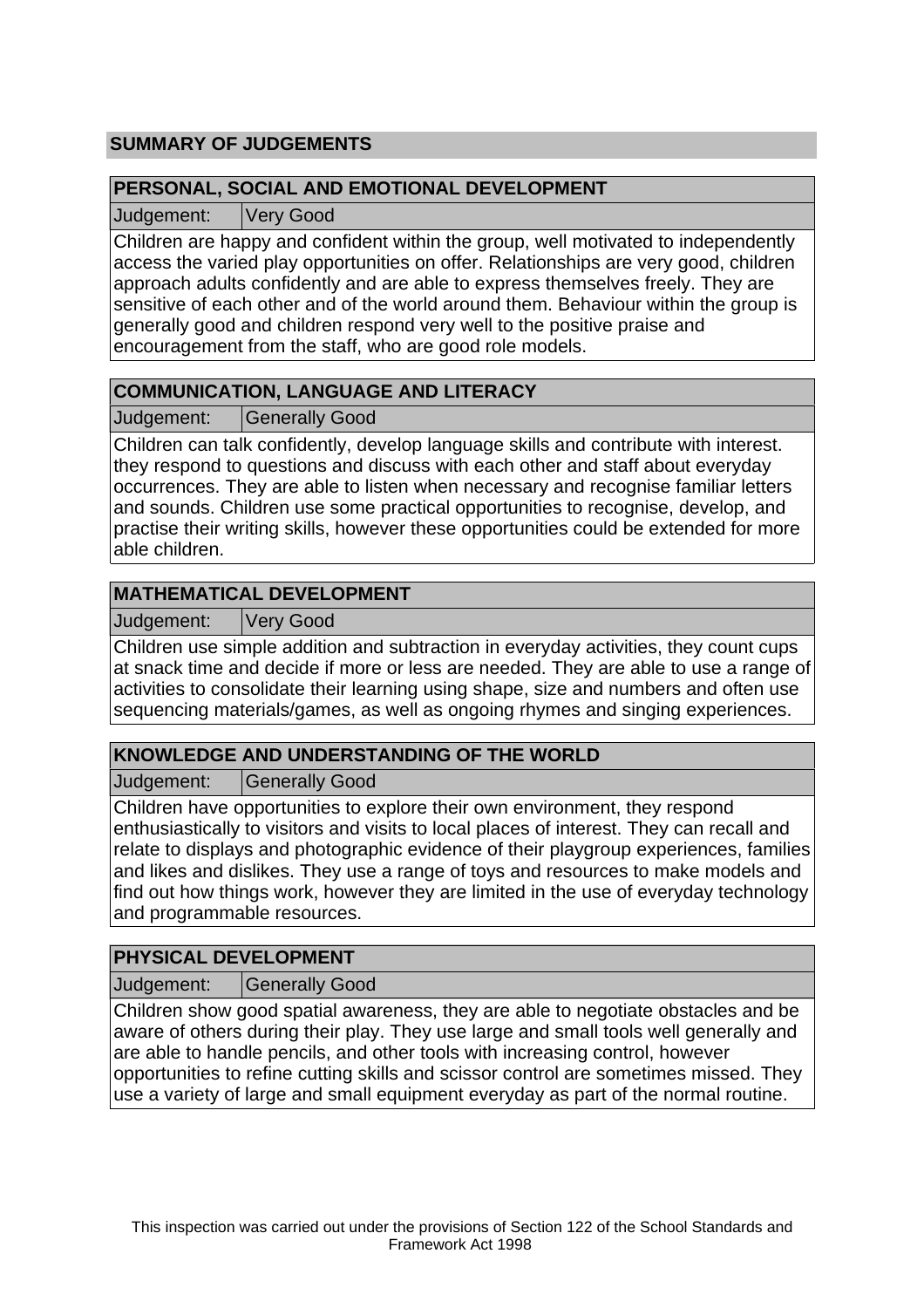# **CREATIVE DEVELOPMENT**

Judgement: Very Good

Children use a wide and varied range of resources and materials on a daily basis and are able to express their own creativity to explore colour, shape and texture. They use role play to imagine different drama scenarios in the tent. Children are enthusiastic when taking turns and sharing experiences.

## **Children's spiritual, moral, social, and cultural development is fostered appropriately.**